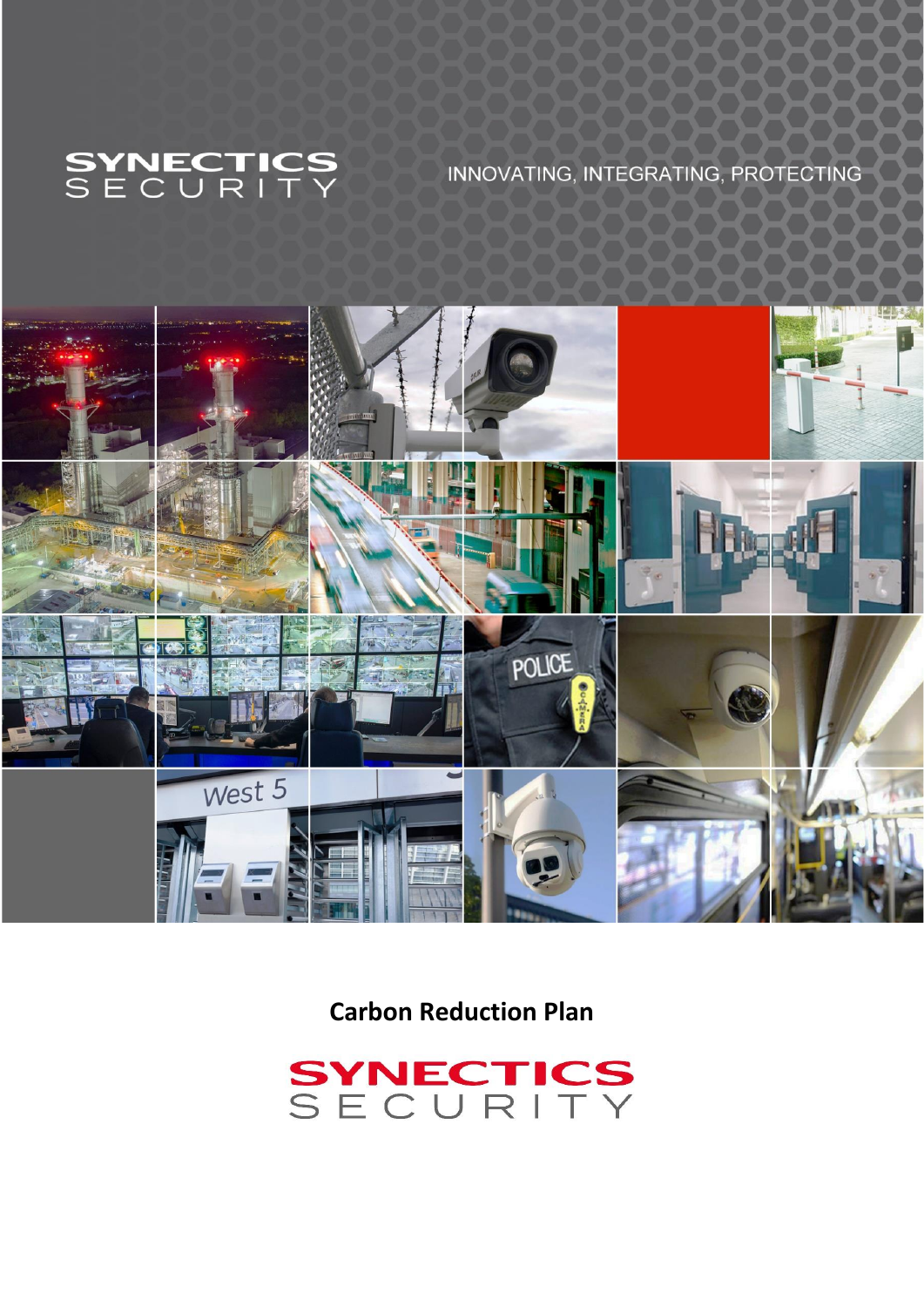

**Company:** Synectics Security Limited **Publication date: 1st June 2022** 

#### **Commitment to Achieving Net Zero**

Synectics Security is committed to achieving Net Zero emissions by 2050 in support of the UK's and global climate goals.

#### **Baseline Emissions Footprint**

Baseline emissions are a record of the greenhouse gases (GHG) that have been produced in the past, prior to the introduction of any new strategies to reduce emissions. Baseline emissions form our reference point against which further emissions reduction can be measured.

Synectics Security Limited places great importance on understanding the environmental impact and how emissions can be reduced by re-designing or adapting processes to ensure they are efficient, lean, clean and deliver a reduced carbon footprint. Previously, Synectics Security have not reported on Carbon Emissions, as this is not a legal requirement for a business of this size and nature. However, Synectics Security recognises the importance of playing our part in combatting climate change. Therefore, we have implemented monitoring and measuring protocols to report against scope 1, 2 & 3.

#### **Scope Definition**

| Scope 1 | Covers direct emissions from owned or controlled sources.                                                                                |
|---------|------------------------------------------------------------------------------------------------------------------------------------------|
| Scope 2 | Covers indirect emissions from the generation of purchased electricity, steam,<br>heating and cooling consumed by the reporting company. |
| Scope 3 | Includes all other indirect emissions that occur in a company's value chain.                                                             |

In order to calculate carbon outputs, we have identified the following monitoring activities to aid the collection of Greenhouse gas emissions data, of which, will be targeted for continued reduction, year on year.

| <b>Emission Releasing Activity</b> | <b>Source of Data Collection</b>                                        |  |
|------------------------------------|-------------------------------------------------------------------------|--|
| <b>Electrical Usage</b>            | Electrical Bill - Kilowatt Hours Used                                   |  |
| Natural Gas Usage                  | Gas Bill – Kilowatt Hours Used                                          |  |
| <b>Water Supply</b>                | Water Bill - Cubic Metres Supplied                                      |  |
| <b>Water Treatment</b>             | Water Bill – Cubic Metres Treated                                       |  |
| Fuel Used - Company Owned vehicles | Invoices / receipts - Fuel Purchased<br>Vehicle Odometers / Mileage log |  |
| <b>Employee Travel</b>             | Invoice receipts – travel<br><b>Travel Distance Calculator</b>          |  |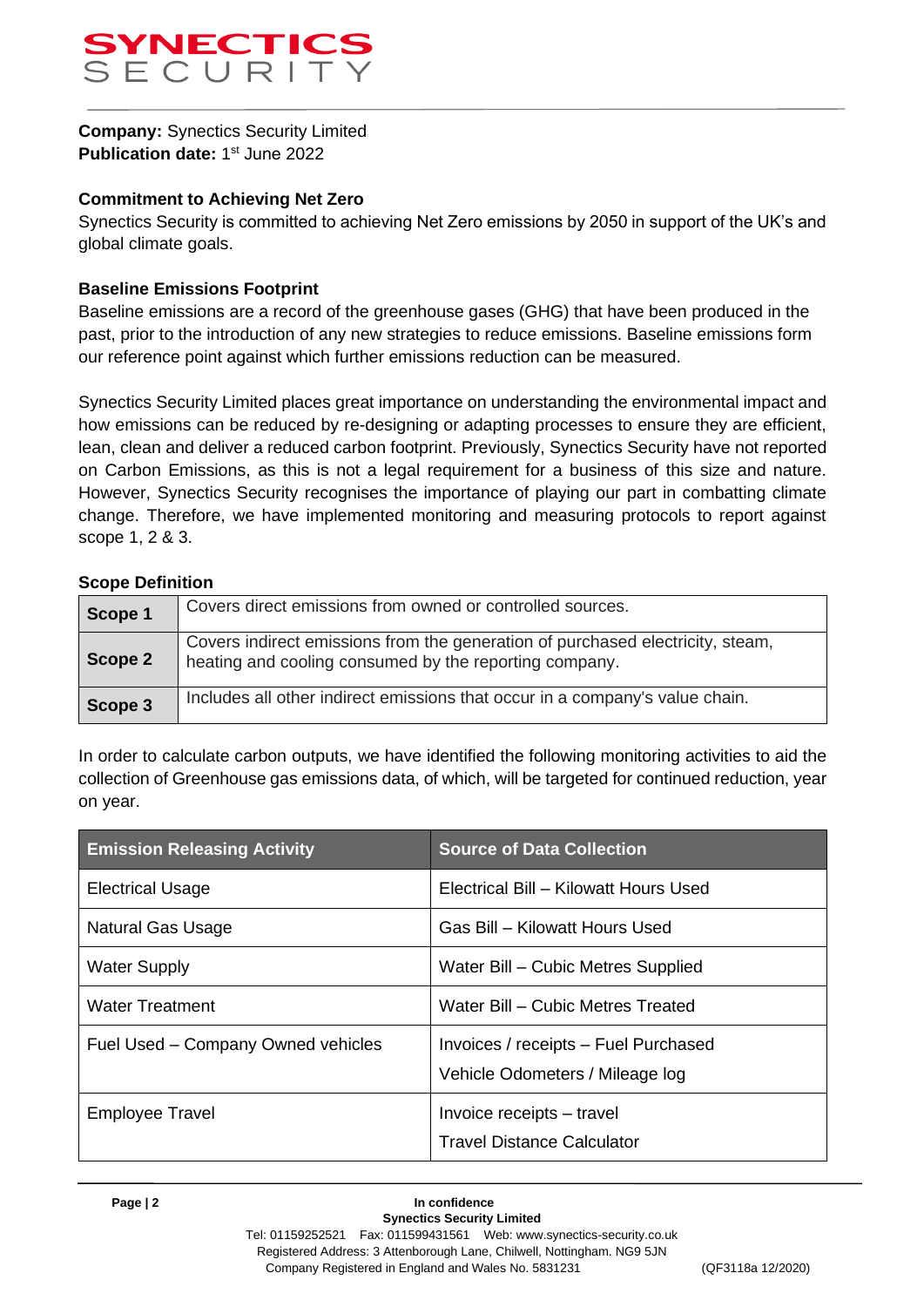

| Waste Disposal / Recycling | Waste Consignment Documentation - Waste to<br>Landfill (Tonnage)  |  |  |
|----------------------------|-------------------------------------------------------------------|--|--|
|                            | Waste Consignment Documentation - Waste to<br>Recycling (Tonnage) |  |  |

#### *Note relating to baseline emissions*

A prior assessment and reporting for Scope 3 emissions had not been conducted or calculated for Synectics Security's baseline year, however, an assessment has been estimated for the current year.

Synectics Security supply chain is comprised of major corporate manufacturers or business entities, who report their carbon emission reduction activity independently. Although continued assessment and reporting is underway to monitor, assess, and calculate more accurate emission reductions for 2022 onwards.

Synectics Security use two distribution organisations, who deliver equipment, parts and components to our offices based in Nottingham. These two major distributors are the largest contributors within our value and supply chain and therefore we have used the below emissions estimate and included these within the company's Scope 3 emissions totals for the current year. Due to the inclusion of scope 3 emissions, we have seen a slight increase from the baseline year and anticipate annual emission reductions year on year from the current year forward.

Synectics Security, on average, receive 36 deliveries per week from both distributors (as broken down from the following locations), and this equates to 1,872 deliveries per year. The below mileage calculations have been converted into Litres using an estimate of 35 miles per gallon (4.5 Litres).

| <b>Distributor 1</b><br><b>Locations</b> | <b>Travel</b><br><b>Distance</b><br>(Miles) | <b>Weekly</b><br><b>Deliveries</b> | <b>Total</b><br>weekly<br><b>Miles</b> | <b>Total</b><br><b>Monthly</b><br><b>Miles</b> | <b>Total</b><br><b>Annual</b><br><b>Miles</b> | <b>Useage</b><br><b>Litres</b> |
|------------------------------------------|---------------------------------------------|------------------------------------|----------------------------------------|------------------------------------------------|-----------------------------------------------|--------------------------------|
| Nottingham                               | 9                                           | 12                                 | 108                                    | 468                                            | 5,616                                         | 722                            |
| Sheffield                                | 27                                          | 8                                  | 216                                    | 936                                            | 11,232                                        | 1,444                          |
| Leicester                                | 27                                          | 5                                  | 135                                    | 585                                            | 7,020                                         | 902.5                          |
| Birmingham                               | 40                                          | 3                                  | 120                                    | 520                                            | 6,240                                         | 802                            |
| Manchester                               | 49                                          | $\overline{2}$                     | 98                                     | 424                                            | 5,096                                         | 655                            |
|                                          |                                             |                                    |                                        | <b>Total</b>                                   | 35,204                                        | 4,525.5                        |
| <b>Distributor 2</b><br><b>Location</b>  | <b>Travel</b><br><b>Distance</b><br>(Miles) | <b>Weekly</b><br><b>Deliveries</b> | <b>Total</b><br>Weekly<br><b>Miles</b> | <b>Total</b><br><b>Monthly</b><br><b>Miles</b> | <b>Total</b><br><b>Annual</b><br><b>Miles</b> | <b>Useage</b><br><b>Litres</b> |
| Birmingham                               | 49                                          | 6                                  | 240                                    | 1,040                                          | 12,480                                        | 1,604.5                        |
| <b>Total</b>                             |                                             |                                    |                                        | 12,480                                         | 1,604.5                                       |                                |
| <b>Combined Total</b>                    |                                             |                                    |                                        | 47,684                                         | 6,130                                         |                                |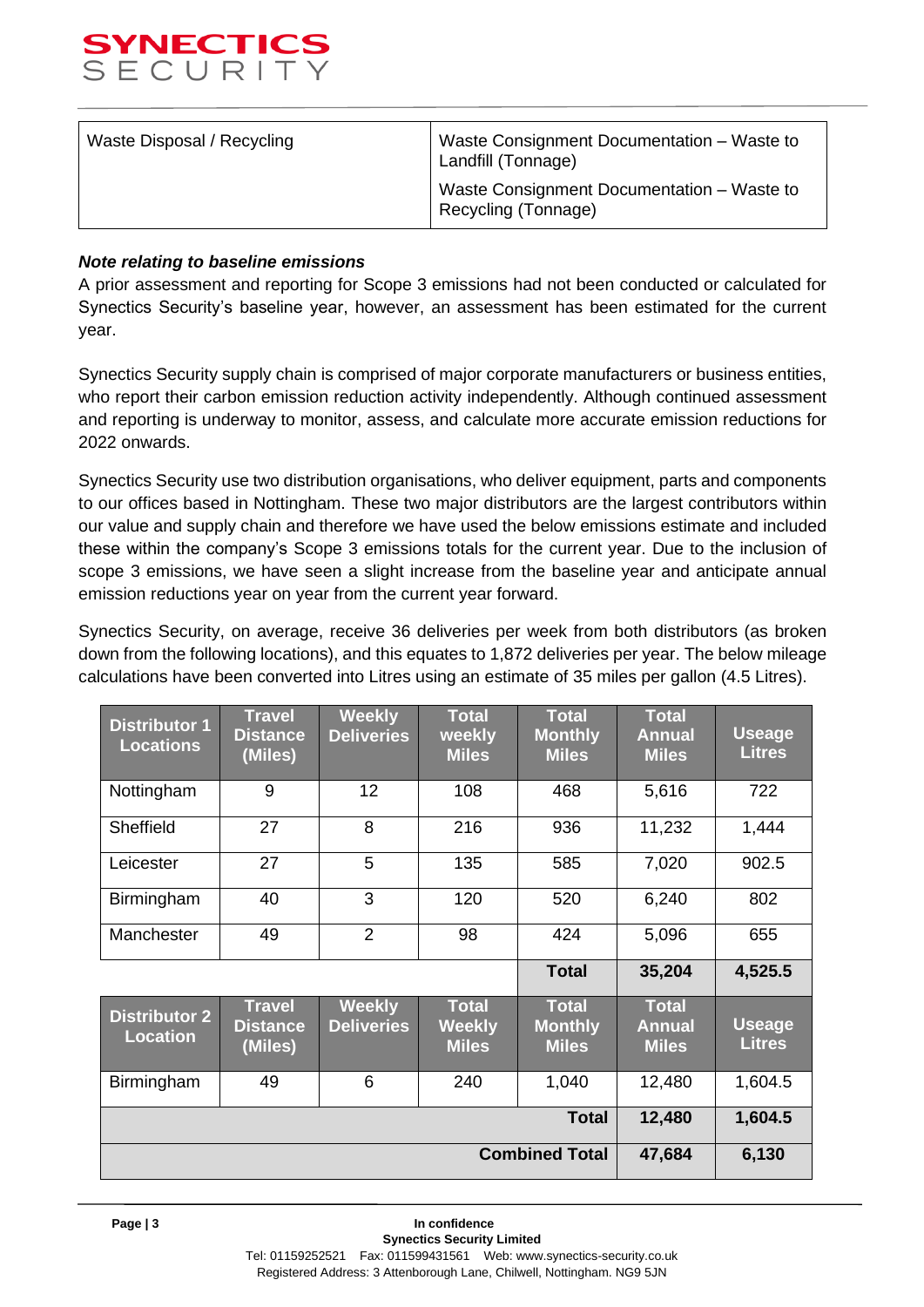

# *Baseline year is 2020*

| <b>Baseline year emissions</b> |                            |  |  |
|--------------------------------|----------------------------|--|--|
| <b>Emissions</b>               | Total (tCO <sub>2</sub> e) |  |  |
| Scope 1                        | 345.81                     |  |  |
| Scope 2                        | 9.29                       |  |  |
| Scope 3                        |                            |  |  |
| <b>Total emissions</b>         | 355.11                     |  |  |

#### **Current year emissions - 2021**

| <b>Baseline year emissions</b> |                   |  |  |
|--------------------------------|-------------------|--|--|
| <b>Emissions</b>               | Total ( $tCO2e$ ) |  |  |
| Scope 1                        | 331.65            |  |  |
| Scope 2                        | 8.47              |  |  |
| Scope 3                        | 15.4              |  |  |
| <b>Total emissions</b>         | 355.53            |  |  |

# **Emissions Reduction Targets**

In order to continue progress to achieving Net Zero, Synectics Security have adopted the following carbon reduction targets.

Synectics Security project that carbon emissions will decrease over the next six years to 269.39  $(tCO<sub>2</sub>e)$  by 2027. This is a reduction of 24%.

| <b>Annualised Reduction Targets (5 years)</b> |       |       |        |        |        |        |
|-----------------------------------------------|-------|-------|--------|--------|--------|--------|
| <b>Emissions</b>                              | 2022  | 2023  | 2024   | 2025   | 2026   | 2027   |
| Scope 1                                       | 2%    | 2%    | 2%     | 2%     | 2%     | 2%     |
| Scope 2                                       | 1%    | 1%    | 1%     | 1%     | 1%     | 1%     |
| Scope 3                                       | 1%    | 1%    | 1%     | 1%     | $1\%$  | 1%     |
| <b>Total</b>                                  | $-4%$ | $-8%$ | $-12%$ | $-16%$ | $-20%$ | $-24%$ |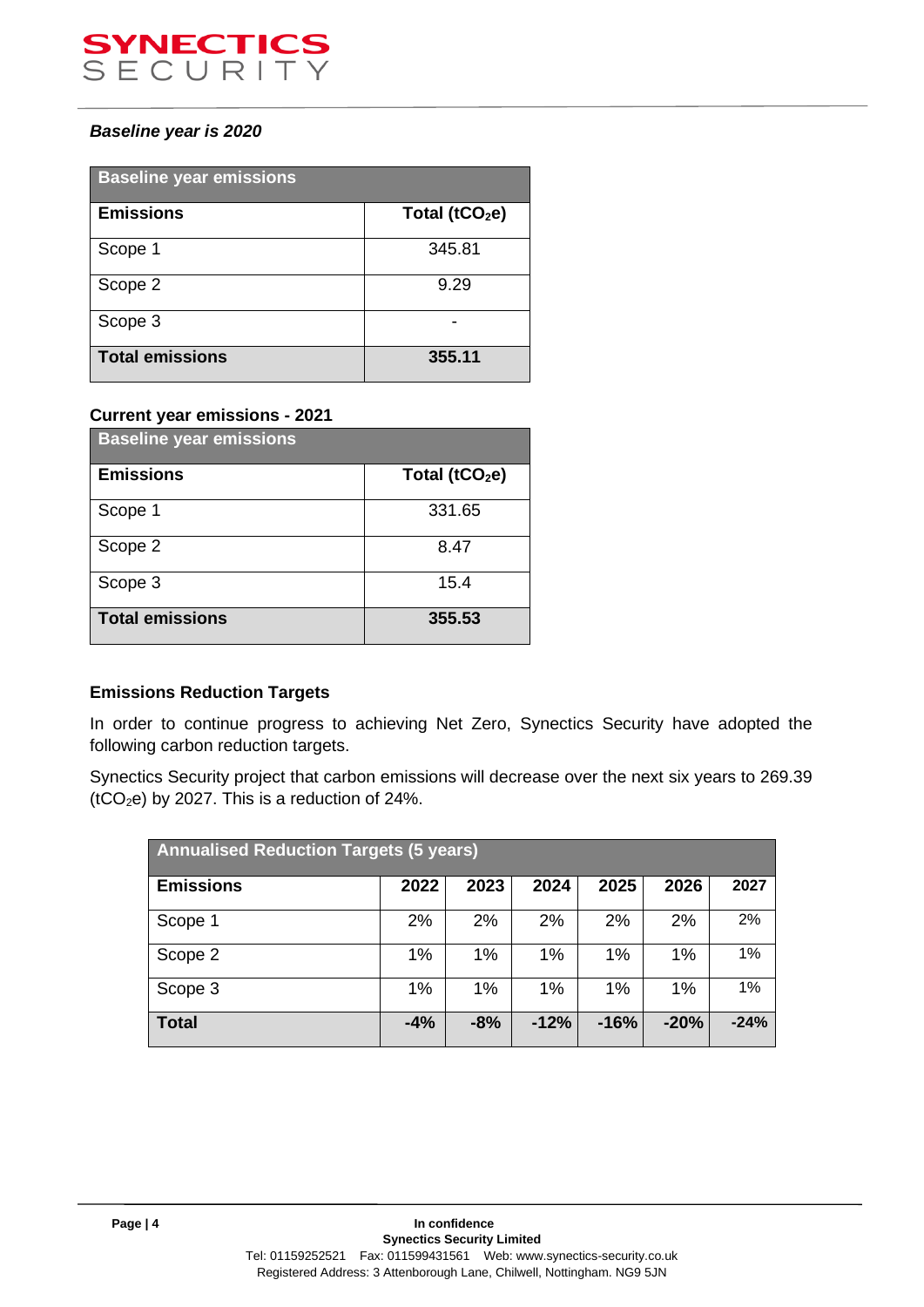# YNECTI<br>E C U R I



*NB: within reporting year 2021, Synectics Security realised a significant emissions reduction due to the Covid 19 pandemic and the impacts of Covid restrictions.*

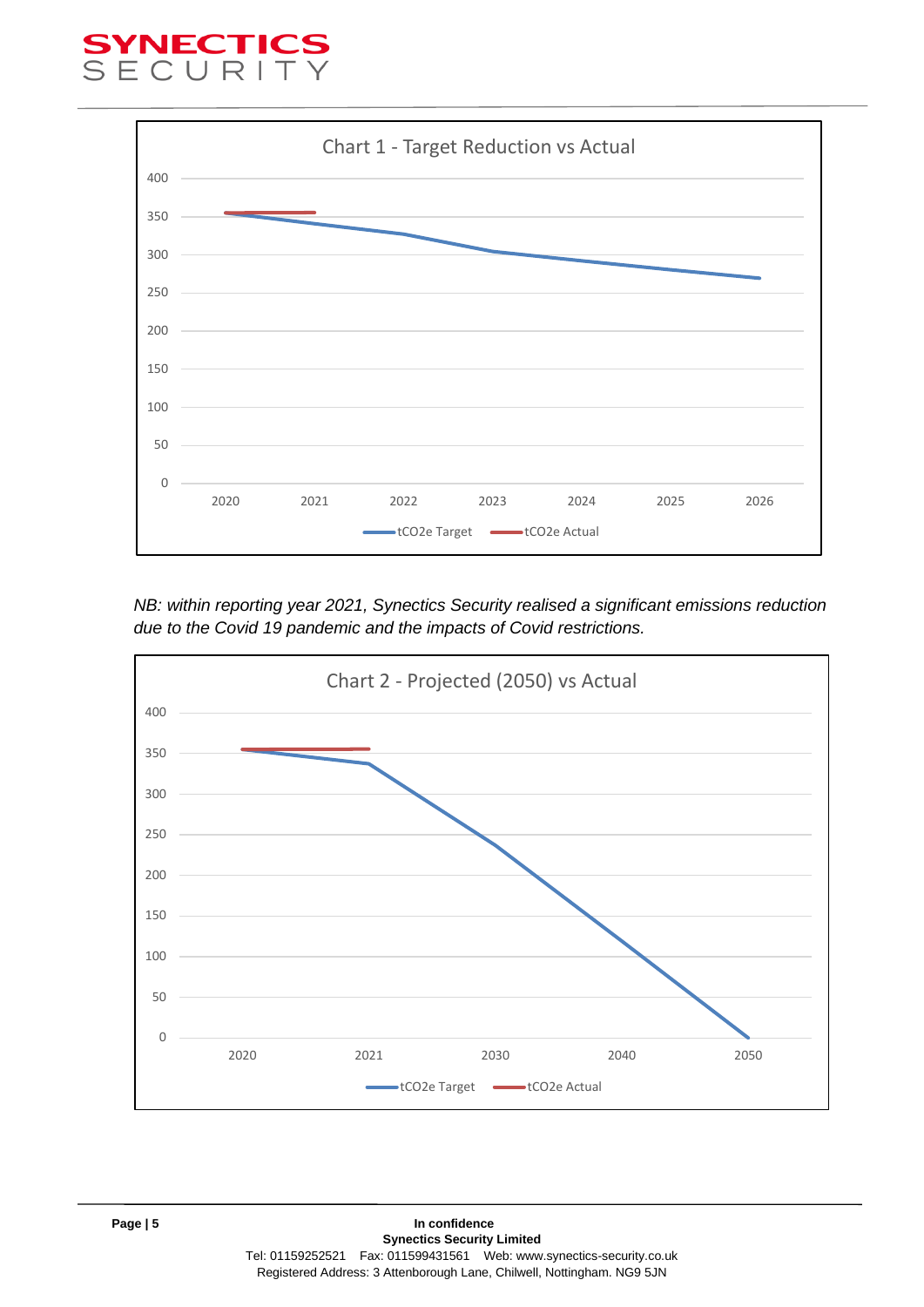

# **Existing, Ongoing and Completed Carbon Reduction and Environmental Initiatives and Actions**

Synectics Security is not required to report under the Streamlined Energy and Carbon Reporting (SECR) legislation due to not meeting the thresholds in terms of Turnover, Balance Sheet or number of employees. Synectics Security have however implemented a number of initiatives as outlined below.

Our strategy toward improving the environment and environmental credentials is stipulated within our Environmental Policy. Synectics Security recognises its responsibility towards the environment, and both management and employees are committed to minimising the environmental impact of all associated business activities. In order to ensure effective management of these activities, which have the potential to reduce the effect to the environment, Synectics Security encourage and promotes best practice and continual improvement in environmental performance. Synectics Security commits itself to:

- ➢ Being aware of how activities, products, and services impact on the environment, and is committed to complying with relevant environmental legislation and regulations and to other requirements to which the organisation subscribes.
- $\geq$  Identifying objectives across the business aimed at continual improvement of its environmental performance by building environmental considerations into its decisionmaking processes and methods of operation, to minimise environmental impact and prevent pollution.
- ➢ Ensuring that all Synectics Security activities and services, give rise to significant environmental effects, and are covered by its environmental policy and that the policy is implemented, maintained, and communicated to all employees.
- $\triangleright$  Minimising the environmental impact for the life cycle (including disposal) of plant, equipment, and other assets.
- ➢ Communicating this policy to its customers and the general public, where requested.
- $\triangleright$  Requiring its suppliers and contractors to have a proper regard for the Synectics Security Environmental Policy for the goods and services they provide.

We take our environmental responsibilities very seriously and to this end, we have implemented many initiatives to aid the reduction of environmental impact borne from business activities, as detailed below.

#### **Utility Usage Analysis**

Synectics Security monitor utility usage on a monthly basis, analysing usage on a month-by-month basis with year-to-date consumption. Within our business budget setting exercises (each year) we appraise previous years consumption and allocate utility payment budgets based upon an annual forecast. At the forecasting phase, we review our Aspects and Impacts register to identify where reductions can be realised and therefore set annual utility reduction targets.

#### **Office Infrastructure**

Synectics Security commissioned an appraisal of physical infrastructure within its regional hub based in Watford. These report findings detailed "under utilisation", therefore, we took the decision to close this hub and consolidate operations to our Head Office based in Nottingham. The result of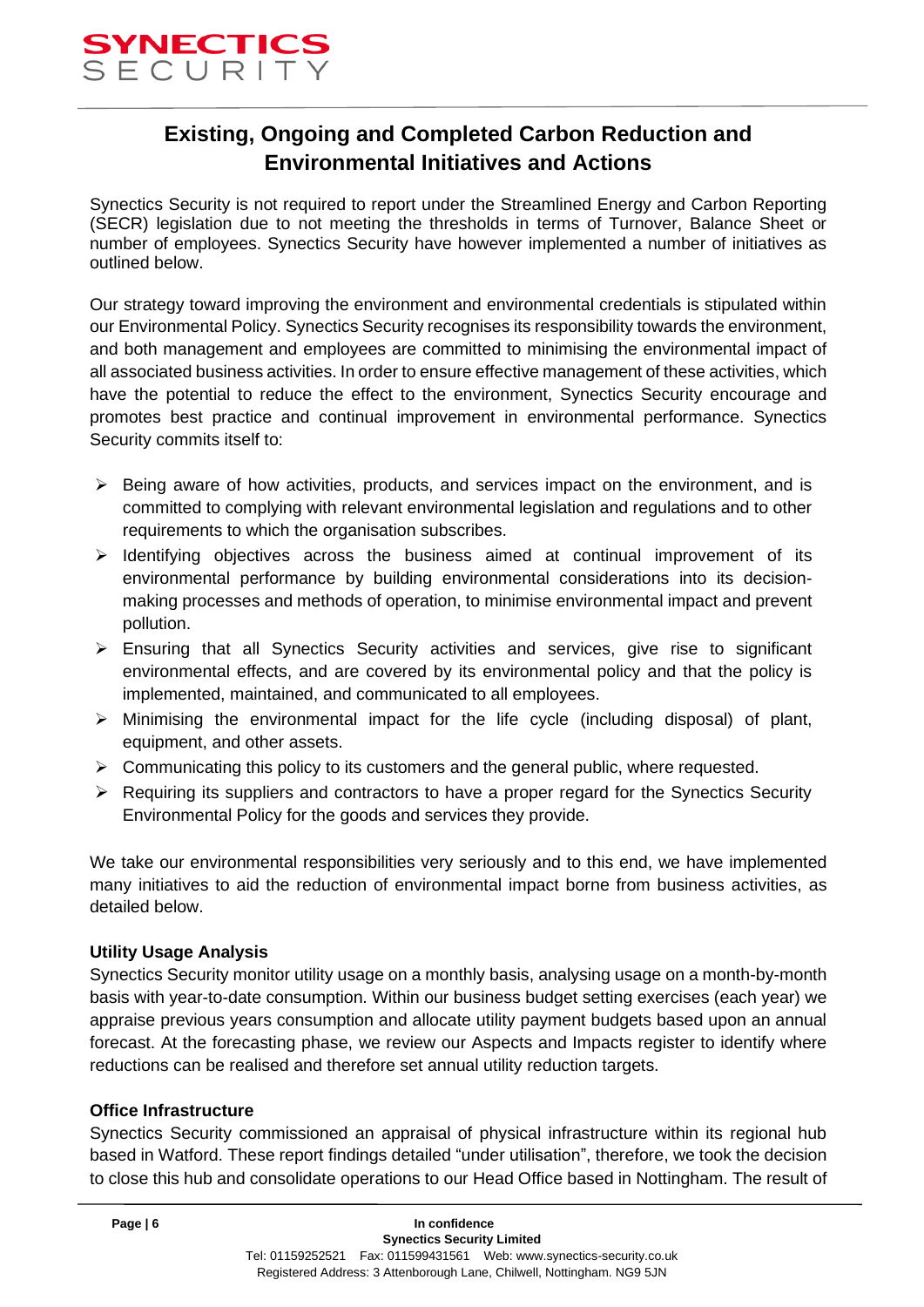# SYNECTIC<br>SECURIT

this decision and office closure further underpinned Synectics Security's commitment to carbon reduction and eliminated utility, water, travel etc. from this location.

# **Vehicle Fleet**

We have a vehicle fleet comprising field-based engineer vans, cherry pickers and cars. Over the past two years we have replaced the vehicle fleet for more environmentally friendly low emission Hybrid Vehicles operating dual Petrol / Diesel and Electrical motors. Since the introduction of these Hybrid vehicles, Synectics Security have seen Diesel consumption reduce by over 50%, therefore providing a substantial reduction in particulate release and emissions borne from vehicle usage.

## **Paperless Environment**

Synectics Security operate a clear desk policy which has seen a significant reduction in the use of raw materials (paper). Due to the successful implementation of this clear desk policy and the result yielded, we went one step further and implemented a paperless environment. To support this initiative, we reviewed our IT infrastructure and increased Cyber Secure server storage capacity. We also provided each employee with dedicated network folder and file space, to encourage all employees to move towards a paperless working environment.

## **Recycling**

Synectics Security implemented a recycling policy and ensures that all waste generated is segregated between waste to landfill and waste for recycling. We employ the services of an external recycling specialist who collects waste and transfers it to a dedicated waste segregation facility for further waste segregation and recycling. Both office and site generated waste is segregated and recycled. Synectics Security also employ a WEEE specialist who collects electrical waste and again transfers it to a WEEE waste segregation / recycling facility. In order to maximise the environmental reduction impacts, our WEEE waste specialist operates on a national basis and therefore benefit from WEEE waste being collected direct from site, which negates any unnecessary waste transfer travel to the company's waste segregation facility and therefore benefit from reduced carbon emissions through reduced road travel.

Synectics Security, in conjunction with manufacturers and distributors, undertook an appraisal of equipment and component packaging and agreed a packaging reduction strategy, thereby, reducing the amount of packaging used and reducing the quantity of waste (for recycling) entering the business.

# **Lighting**

As part of the Aspects and Impact strategy, Synectics Security appraised its electricity consumption and the associated impacts this has on carbon outputs. Existing lighting was old and inefficient fluorescent lighting tubes and therefore, took the decision to replace all lighting within offices with LED low usage luminaires and installed sensor-controlled lighting in low traffic areas and reduced electricity consumption, whilst realising lower light pollution.

#### **IT Equipment Refresh**

During the course of the past 18 months, we have undertaken a review of all IT hardware and made the decision to refresh all hardware including personnel Laptops and computers. All hardware has since been refreshed and we now benefit from all IT equipment providing greater optimisation, whilst benefitting from reduced electricity usage.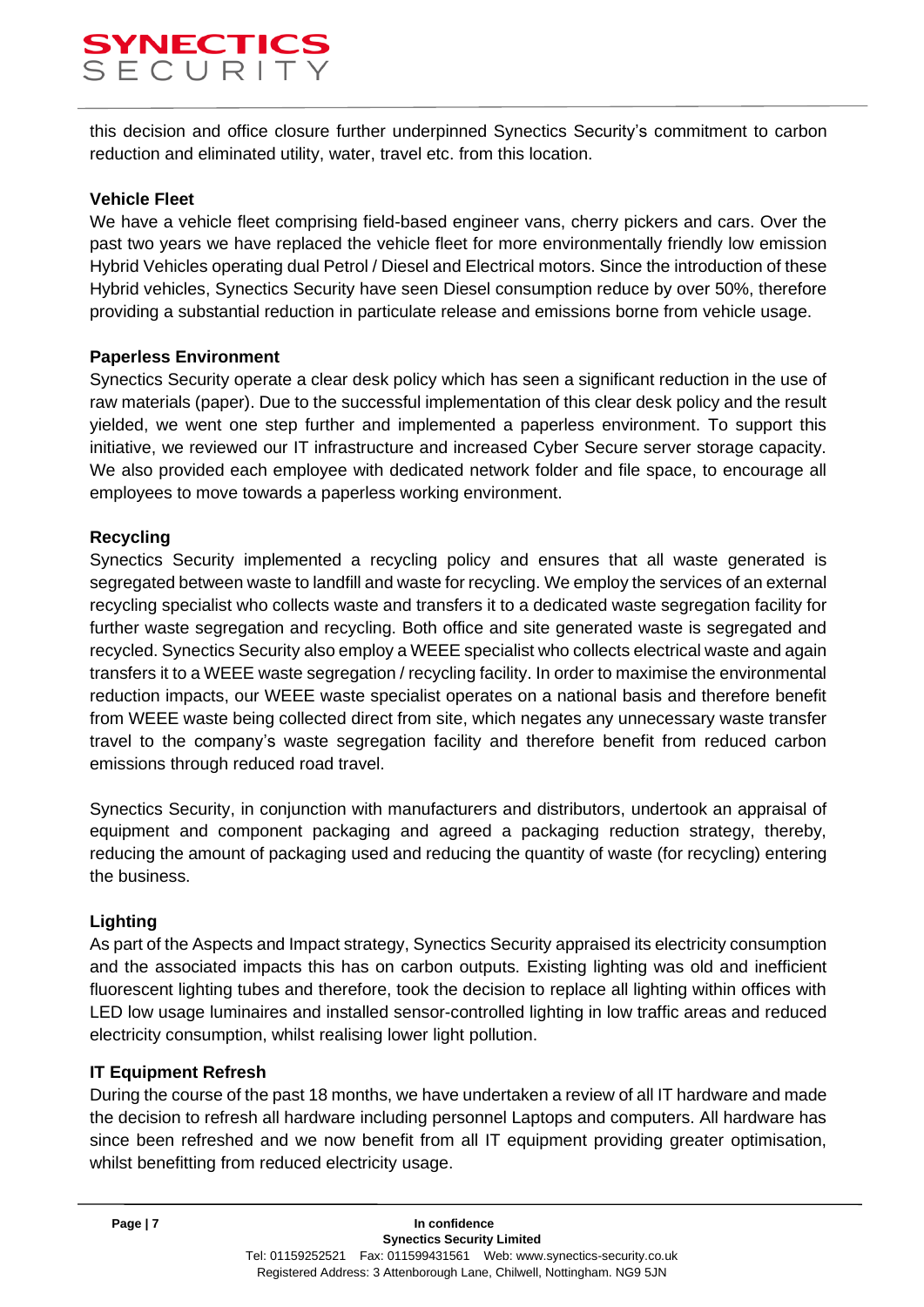# SYNECTIC<br>SECURIT

# **Technology Appraisal**

Whilst working in collaboration with clients and their identified specification, Synectics Security were able to advise on security system equipment that offers comparable optimal performance and high efficiency, whilst delivering low energy consumption and usage, therefore, providing a solution that yields lower lifecycle energy usage and associated cost.

## **Supply Chain Management**

Synectics Security manage our supply chain to ensure all our partners continue to deliver services to meet both client's and Synectics Security business requirements. Synectics Security appraise each and every project for its requirements, installation and location and identify key manufacturers and supply chain suppliers that are local to the project wherever possible. We also use distributors, who both supply, store and deliver equipment direct to site and therefore negate the need to transport equipment to the distribution hub for redistribution to site. This management process reduces road travel and therefore carbon impacts. Synectics Security also use local subcontractors where practicable and again are able to benefit from reduced travel, whilst supporting local economies.

## **UK Sourced Equipment**

Synectics Security has an extensive approved list of supply chain partners ranging from manufacturers to distributors. Wherever we're able, we collaborate with clients and consult with them regarding their requirements and utilise manufacturers and equipment distributors within the UK, which negates global travel and reduces emissions borne from aviation and freight carbon outputs.

#### **Efficient Resource Management**

In tandem with supply chain management protocols, Synectics Security applies this methodology to its employed personnel. On each and every project serviced, we utilise highly trained, skilled and experienced personnel to deliver services and ensure they deploy local personnel. Whilst this approach demonstrates efficient financial benefits, they also benefit from reduced travel and positive environmental impacts from reduced carbon emissions.

#### **Remote Working Hybrid Policy**

To support employees during the Covid Pandemic period, Synectics Security introduced a Hybrid Working Policy which provided personnel with the option to work remotely rather than attending offices. This approach realised reduced travel leading to carbon reduction, and reduced electricity, gas and water consumption.

Synectics Security also commissioned a communications review and implemented improved video conferencing capabilities both within their offices and also individual employee's communication applications to promote remote working.

#### **Rationalisation of Heating System**

During the business environmental Aspects and Impacts review, Synectics Security realised that Gas consumption needed to be reduced in-line with reduction in Fossil Fuel consumption government initiatives and identified that office Air-conditioning units can be used to both cool and heat buildings, therefore, significantly reducing Gas consumption.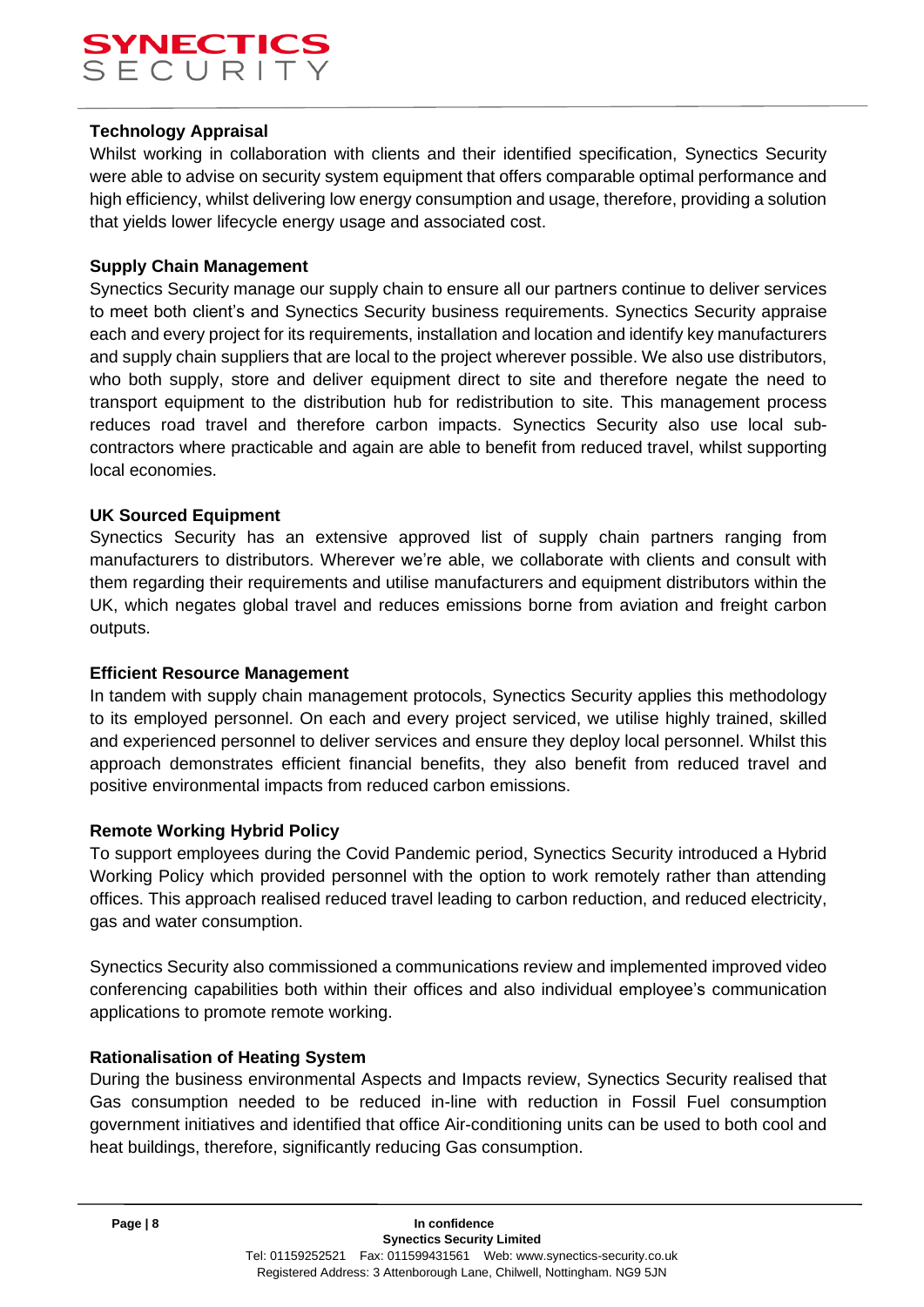

## **Car Sharing**

Synectics Security implemented a car share initiative that is advertised and promoted internally. This initiative engaged personnel to plan their journeys and where feasible implement car sharing, therefore, reducing the number of personnel who are using their own vehicles to commute to the office, which in turn reduces the carbon outputs borne from vehicle emissions.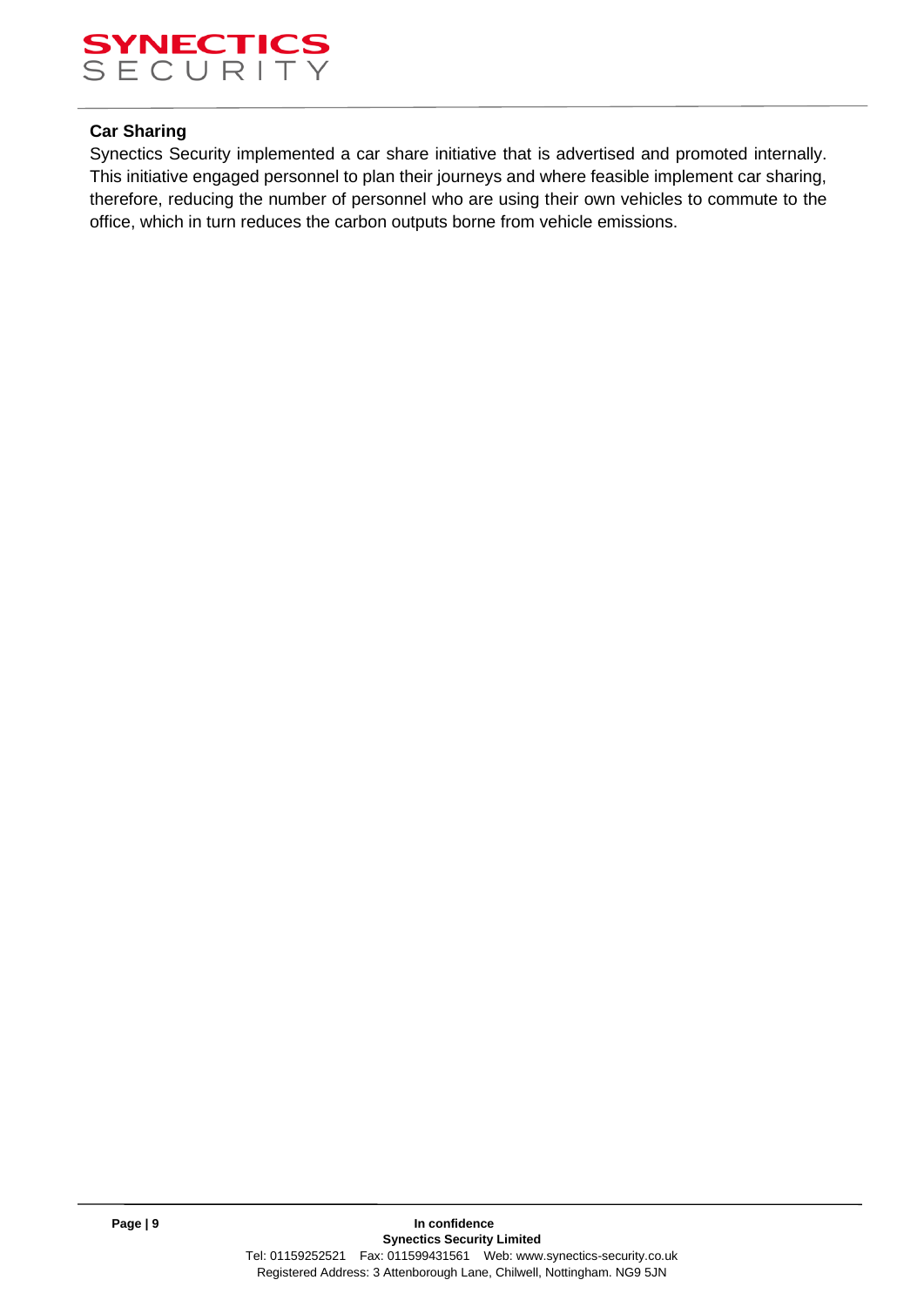

# **Future Carbon Reduction and Environmental Initiatives and Actions**

Previously Synectics Security have detailed many Carbon reduction activities and continue to commit to aid the reduction in utility consumption and carbon emissions / outputs generated from business activities. These activities will continue, and Synectics Security will play our part in making business activities greener and less polluting and we plan to maintain and implement the following.

## **Environmental Aspects and Impacts**

We will continue to maintain our business environmental aspects and impacts strategy and register. This register details key activities, products and services, their associated aspects, their associated impacts and the controls put in place to reduce carbon outputs and improve climate impact. Such as:

- ➢ Recycling of Waste Electrical and Electronic Equipment including printer consumables
- ➢ Re‐use and recycling of Cardboard
- ➢ Shredding and recycling of Confidential Papers
- ➢ Recycling of Polythene
- ➢ General Waste and Other Recyclable Materials Inc. paper
- ➢ Wooden Pallets
- ➢ Hazardous Wastes
- $\triangleright$  Energy usage through the servicing and repair of electrical equipment
- $\triangleright$  Noise generated through general use of the building
- ➢ Chemical Spillage of Hazardous Material
- ➢ Use of Plant & Equipment
- ➢ Energy Usage
- $\triangleright$  Company travel by road, sea and air
- $\triangleright$  Travel to work
- ➢ Surface water run‐off to groundwater
- ➢ Water consumption
- ➢ Discharges to water
- ➢ Reduced purchase of non-sustainable goods and services
- ➢ Increased purchase of sustainable goods and services
- $\triangleright$  Asbestos in the fabric of the building

#### **Utility and Energy usage**

Synectics Security will continue to evaluate utility and energy usage and set further consumption reduction targets year on year. Synectics Security will Implement further usage reduction initiatives, as and when they are identified. Also, in conjunction with the hybrid working policy, temporarily shut down areas within office locations which are under or infrequently utilised.

# **Recycling**

Synectics Security is initiating a strategy to further improve its recycling capabilities. Improvements identified are to further separate and segregate waste in categorised waste collection,

- ➢ Paper
- ➢ Cardboard
- ➢ Plastic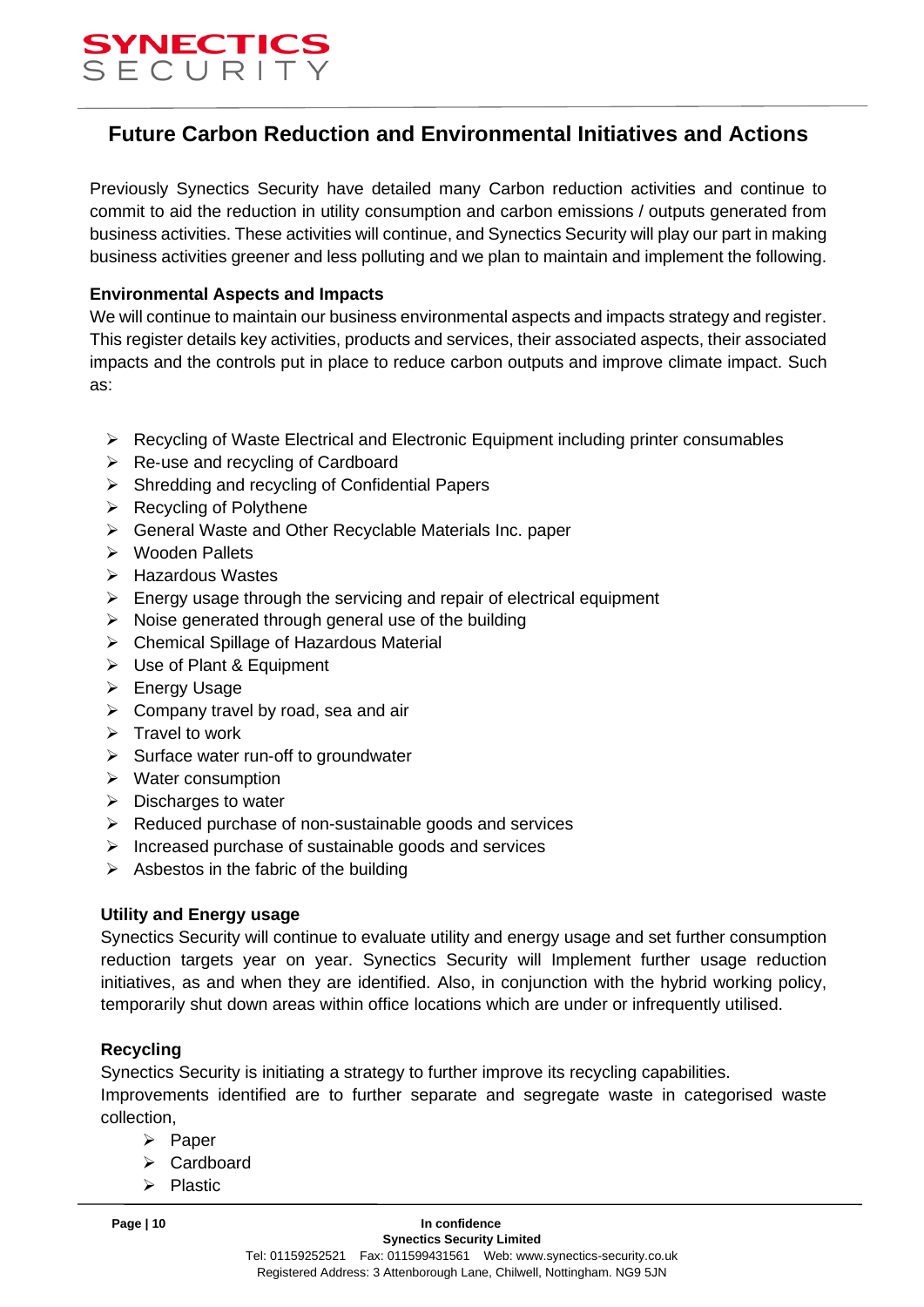

- ➢ Metal
- ➢ Wood / Timber
- ➢ General waste
- ➢ WEEE

# **Vehicle Fleet**

In line with Synectics Security's vehicle fleet transport plan, a three-year vehicle fleet replacement plan is underway. This plan will change Petrol / Diesel and Hybrid vehicles to all electric vehicles.

## **Technology Champion**

Synectics Security have recently appointed a Technology Champion whose role is to work in tandem with clients and Technical Design Teams to continue to appraise technological advancements of security equipment and to advise on developed, new or emerging equipment which offers low electrical usage, whilst maintaining specified functions and capabilities.

#### **Supply Chain Management**

Synectics Security will continue to operate a "think local" approach and assign supply chain suppliers and subcontractors who are local to projects and contracts serviced. We are also implementing further developments within their supply chain management system "Intend", to empower and support supply chain members in identifying and implementing environmental initiatives and further capture environmental credentials and management information to ensure full life cycle environmental reductions, borne from collective business activities.

#### **Environmental Customer Collaboration**

Synectics Security will continue to support and collaborate with customers regarding their varying environmental initiatives and dovetail these initiatives and therefore collectively benefit from lessons learnt, cross pollination of further Carbon Net Zero initiatives and harness the combined power of joint management information pertaining to environmental improvements. Synectics Security are aware everybody has a part to play in improving business activities to reduce carbon outputs and increase environmental credentials and recognise that a collective approach, can make greater improvements.

Synectics Security is working in collaboration with our customers to identify the potential to create efficient operating practices. Previously, Synectics Security have worked with customers to design, install and commission co-located Security Control Rooms and are currently working with customers to emulate this initiative. Therefore, reducing customer operating locations, by consolidating several Control Rooms into one multi-functional security Command and Control suite, which enables several customers (within close proximity) to utilise shared premises. Thereby, reducing utility and energy usage, water consumption, travel (employee and business), waste generation and generally enable a greater positive environmental impact.

# **IT Equipment Refresh**

In tandem with Technology Champions recommendations, Synectics Security will continually refresh IT hardware infrastructure to ensure efficient utilisation of IT hardware that benefits from efficient / low power usage.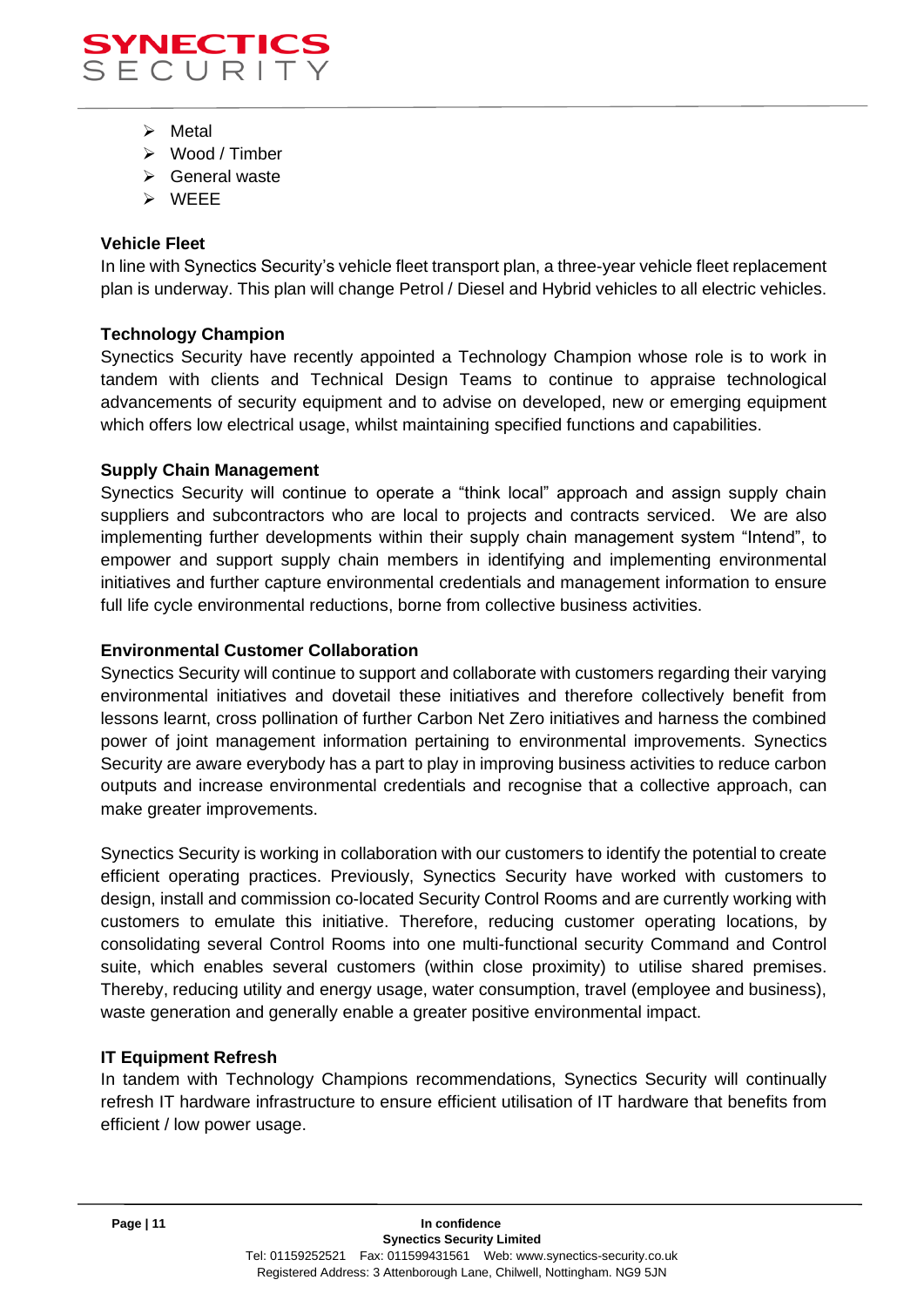

#### **Hybrid Working**

Having benefitted from the introduction of our Hybrid working policy, Synectics Security continue to evaluate the impacts this is having on business activities and the ability to provide ongoing high level service excellence via remote working. Synectics Security will review this policy periodically and the management team is charged with identifying where further appropriate remote working initiatives can be implemented and therefore reduce unnecessary travel, reduce energy consumption, whilst delivering high level productivity.

## **Monitoring and Reporting**

Synectics Security are not currently legally obliged to report on Green House Gas emissions and global energy usage (Carbon reductions), however, takes its responsibility to the environment very seriously and therefore adopt best practice principles, in line with government guidance. Therefore, Synectics Security have identified the following business activities which release Greenhouse Gas.

- 1. Electrical / gas use
- 2. Waste disposal / recycling
- 3. Business travel
- 4. Owned and controlled vehicles
- 5. Employee business travel
- 6. Personnel commuting

All identified initiatives and actions fall within the following reduction scope; 1, 2 & 3.